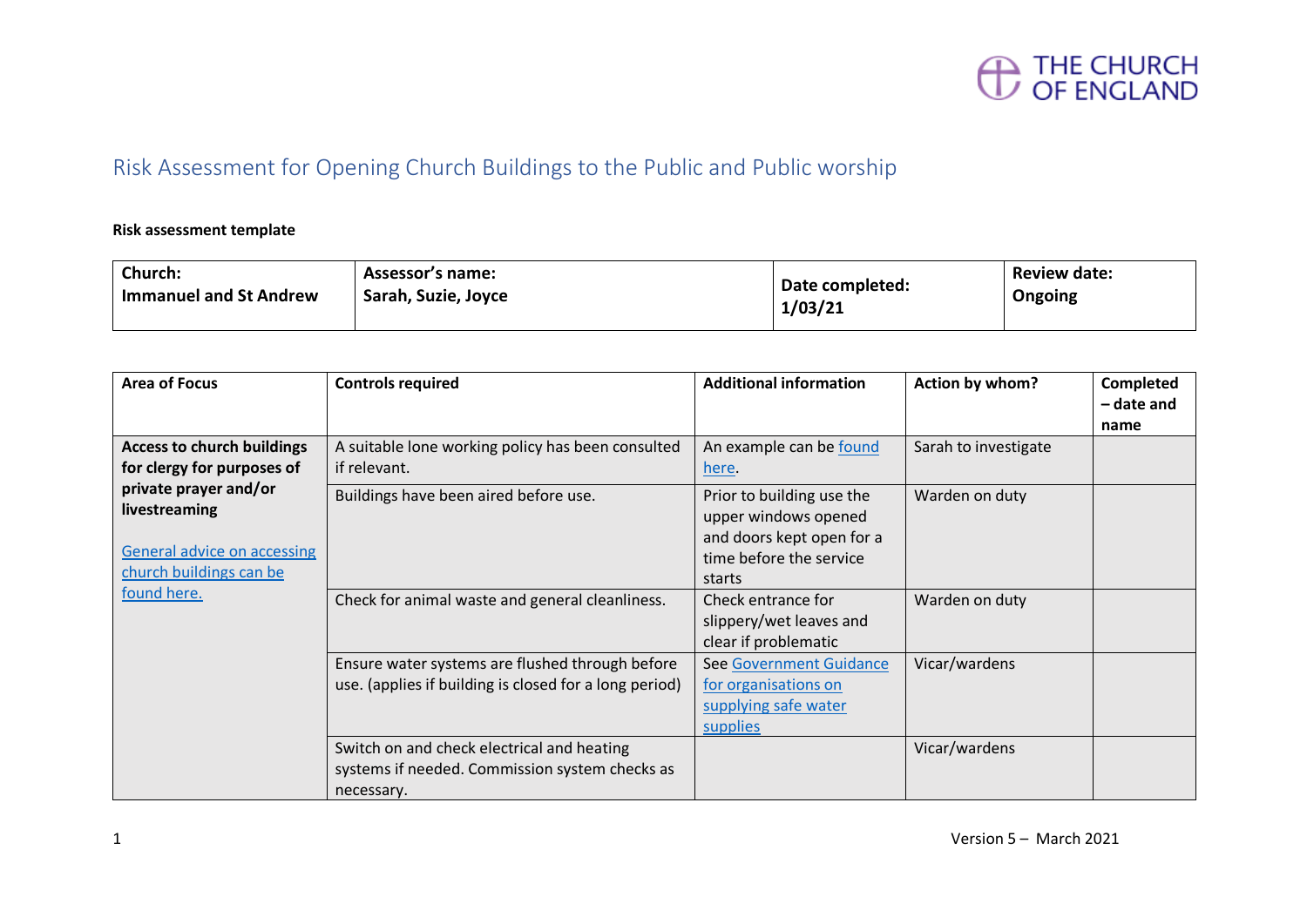|                                                                                                                                               | Ensure safe use of equipment needed for<br>livestreaming: avoid exceeding safe load on<br>sockets, cables/tripod causing trip hazard<br>Monthly checking of all fire detectors in church                                                                                                              | To occur on the first of<br>each month and be logged<br>in a logbook                                                                                                                                                                                                                                                                                                                                                                        | Chris<br>Joyce/Sarah |  |
|-----------------------------------------------------------------------------------------------------------------------------------------------|-------------------------------------------------------------------------------------------------------------------------------------------------------------------------------------------------------------------------------------------------------------------------------------------------------|---------------------------------------------------------------------------------------------------------------------------------------------------------------------------------------------------------------------------------------------------------------------------------------------------------------------------------------------------------------------------------------------------------------------------------------------|----------------------|--|
|                                                                                                                                               | Check if any clergy, staff or volunteers required<br>for opening to the public fall into clinically<br>extremely vulnerable categories or have members<br>of their household who do, and ensure there are<br>enough people safely able and willing to facilitate<br>opening and cleaning the building | Including volunteers and<br>cleaners                                                                                                                                                                                                                                                                                                                                                                                                        | Sarah                |  |
| <b>Preparation of the Church</b><br>for access by members of<br>the public for any<br>permitted purposes,<br>including worship and<br>tourism | Update your website, A Church Near You, and any<br>relevant social media with key information about<br>COVID                                                                                                                                                                                          | Note on website/e mail<br>communication to<br>encourage congregation to<br>use the NHS test and trace<br>app on arrival to church to<br>(not mandatory but<br>strongly advised)<br>Note on website about<br>face coverings being<br>mandatory unless in the<br>exemption group<br>Remind people to be<br>vigilant about COVID<br>symptoms and if showing<br>any symptoms, they must<br>not attend the church<br>building or if any of their | Sarah, Mark Kirsty   |  |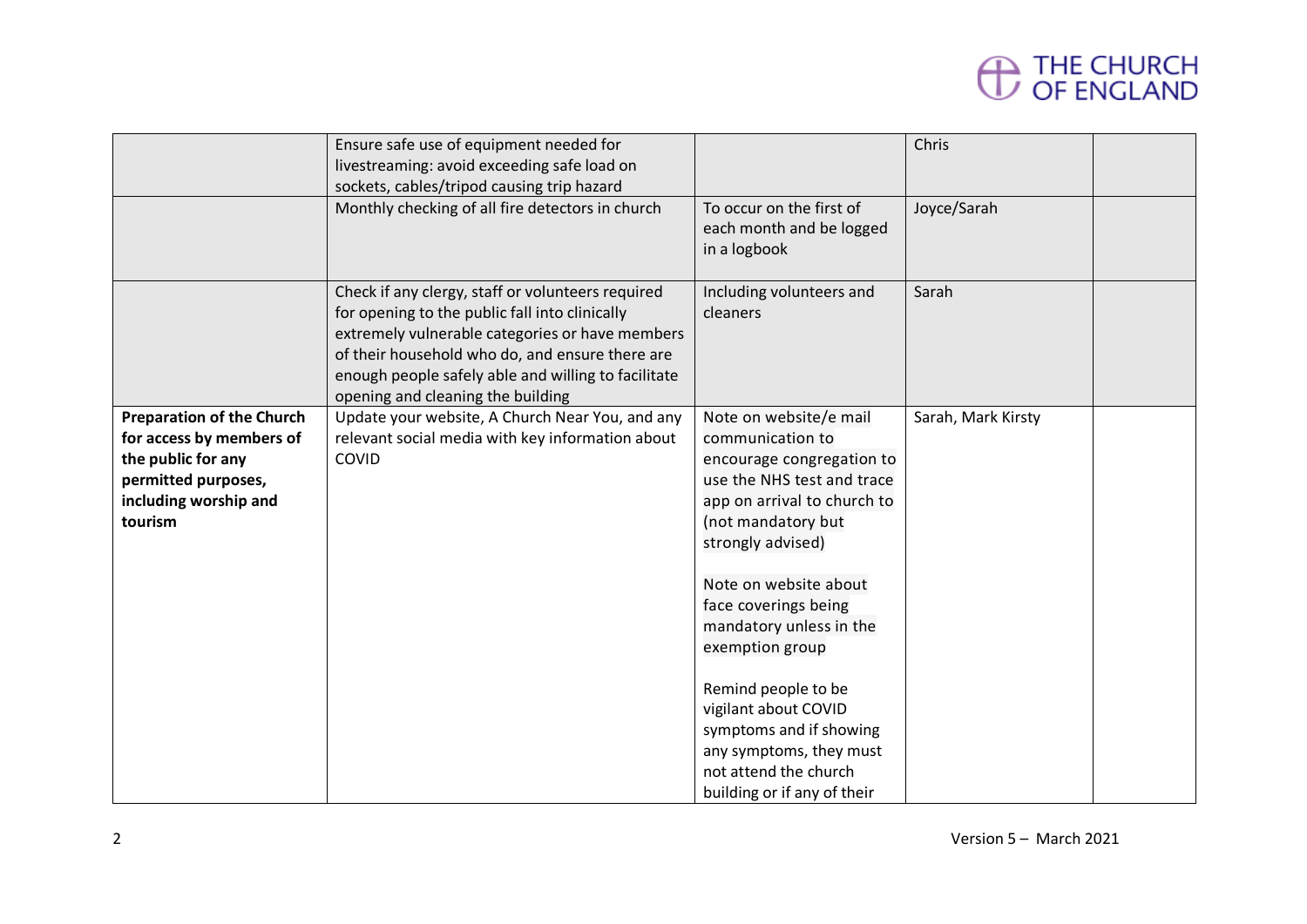|  | household members are        |  |
|--|------------------------------|--|
|  | showing COVID symptoms       |  |
|  |                              |  |
|  | Remind people who are        |  |
|  | clinically extremely         |  |
|  | vulnerable to COVID-19 to    |  |
|  | stay at home as much as      |  |
|  | possible and observe social  |  |
|  | distancing guidance, and     |  |
|  | either strongly discourage   |  |
|  | them from attending          |  |
|  | church in person during this |  |
|  | time or indicate a time for  |  |
|  | them to attend for           |  |
|  | individual devotions.        |  |
|  |                              |  |
|  | Clearly state the limits on  |  |
|  | attendance for weddings,     |  |
|  | funerals, commemorative      |  |
|  | events and any other         |  |
|  | permitted activities where   |  |
|  | upper limits apply (or       |  |
|  | provide a link to this       |  |
|  | document).                   |  |
|  |                              |  |
|  | COVID risk assessment to     |  |
|  | be uploaded onto website     |  |
|  |                              |  |
|  |                              |  |
|  |                              |  |
|  |                              |  |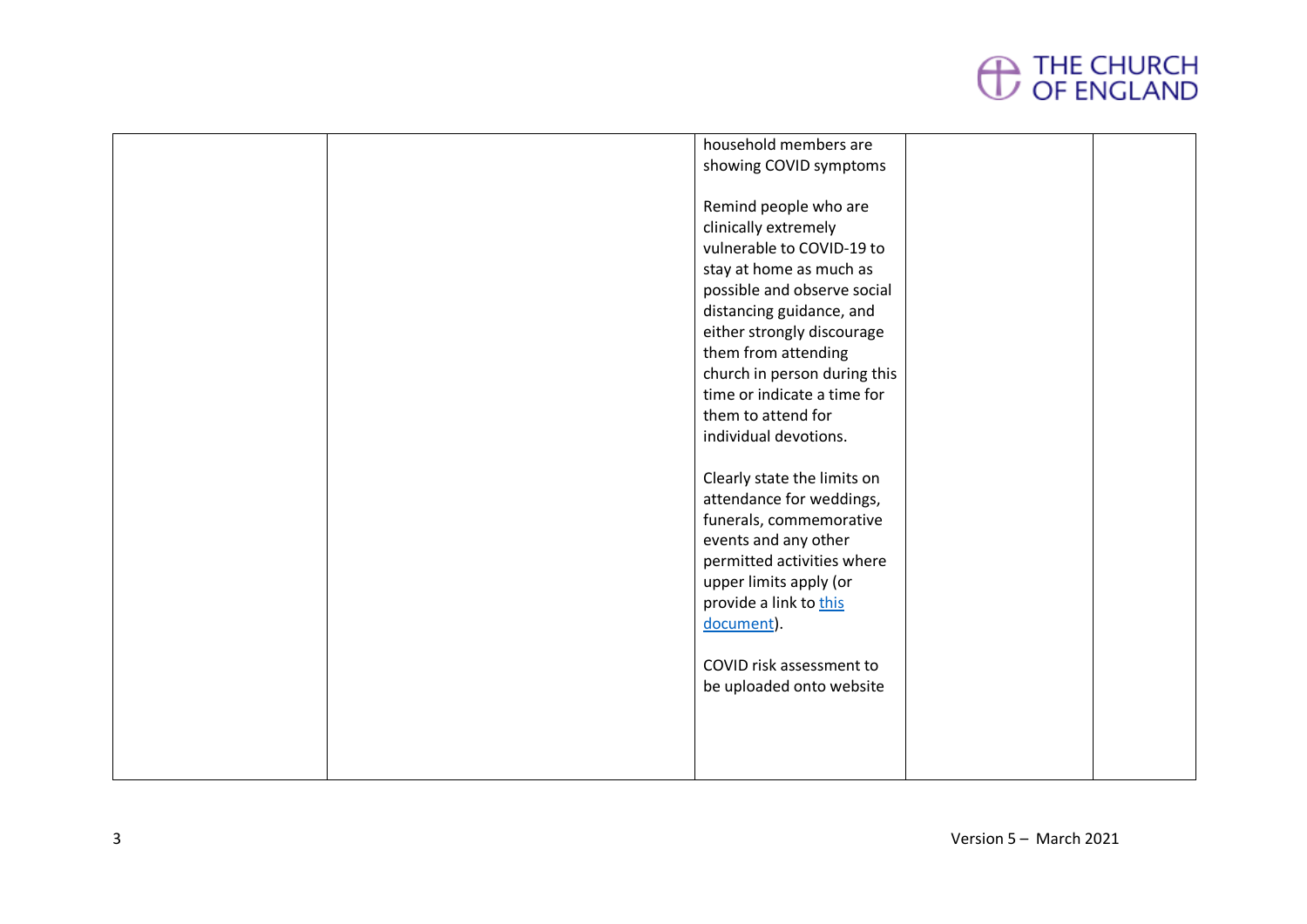

| Consider if a booking system is needed, whether<br>for general access or for specific events/services                                                                                            | Not needed for regular<br>Sunday services but may<br>need to consider for larger<br>services (e.g. Easter<br>services)                                                                                                                                                          | Sarah                                                                                          |  |
|--------------------------------------------------------------------------------------------------------------------------------------------------------------------------------------------------|---------------------------------------------------------------------------------------------------------------------------------------------------------------------------------------------------------------------------------------------------------------------------------|------------------------------------------------------------------------------------------------|--|
| Choose one point of entry into the church to<br>manage flow of people and indicate this with<br>notices, keeping emergency exits available at all<br>times. Where possible use a different exit. | People will enter at the<br>front entrance to the<br>church and leave via the<br>hall entrance<br>Put a no entry sign on the<br>common room door near<br>the church entrance, to<br>encourage people to enter<br>the common<br>room/disabled toilet using<br>the one-way system | Sarah to develop no<br>entry sign<br>Wardens to help direct<br>flow of congregation<br>members |  |
| Make any temporary arrangements for people to<br>wait or queue outside the building (taking into<br>account any consequential risks arising from<br>people gathering outside).                   | Hasn't been an issue as<br>people arrive. At the end<br>of services people will be<br>asked to leave promptly                                                                                                                                                                   | Vicar to announce and<br>wardens to help usher                                                 |  |
| Where possible, doors and windows should be<br>opened temporarily to improve ventilation.                                                                                                        | Upper windows will be<br>opened for services and the<br>front doors (unless cold is a<br>major issue). Internal door<br>to church to be kept open<br>until the start of the<br>service.                                                                                         | Wardens/Steward                                                                                |  |
| If heating is required check your system is safe to<br>use and test it before people are allowed in                                                                                              |                                                                                                                                                                                                                                                                                 | Wardens/ Steward                                                                               |  |
|                                                                                                                                                                                                  |                                                                                                                                                                                                                                                                                 |                                                                                                |  |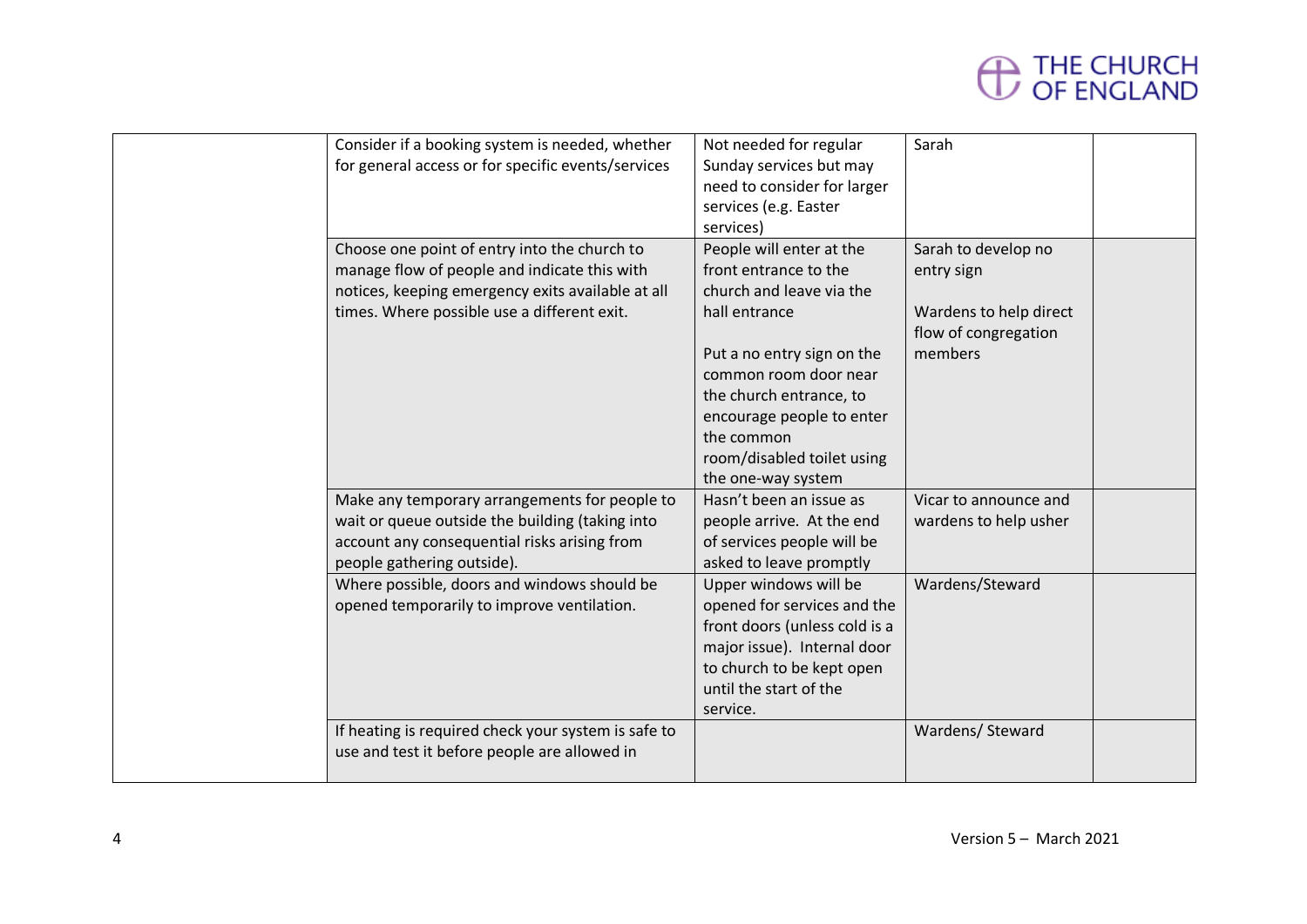| Check what type of heating church has. Types of<br>heating that present a Covid-19 risk are those that<br>take air from one occupied space in a building and<br>move it into another occupied space, i.e. from one<br>room to another. If your heating or ventilation<br>system has this feature is must be turned off so<br>that air is not moved from one space to another<br>Remove Bibles/literature/hymn books/leaflets | Heating system uses<br>radiators does not use<br>move air from one room to<br>another<br>All Bibles and hymn books<br>to be kept on shelf and not<br>used Encourage<br>congregation members to<br>bring their own books.<br>Service booklets to be put<br>out on chairs and then<br>collected and left for a<br>week before use.<br>At each service | Wardens/Steward<br>Vicar to make<br>announcements about<br>leaving service sheets<br>on chairs at each service |  |
|------------------------------------------------------------------------------------------------------------------------------------------------------------------------------------------------------------------------------------------------------------------------------------------------------------------------------------------------------------------------------------------------------------------------------|-----------------------------------------------------------------------------------------------------------------------------------------------------------------------------------------------------------------------------------------------------------------------------------------------------------------------------------------------------|----------------------------------------------------------------------------------------------------------------|--|
|                                                                                                                                                                                                                                                                                                                                                                                                                              | congregation members<br>should be informed that<br>they must not collect<br>service booklets at the end<br>of the service, they must<br>leave them on the chairs                                                                                                                                                                                    |                                                                                                                |  |
| Cordon off or remove from public access any<br>devotional objects or items (if they are liable to be<br>touched or closely breathed on)                                                                                                                                                                                                                                                                                      | None present                                                                                                                                                                                                                                                                                                                                        |                                                                                                                |  |
| Consider if pew cushions/kneelers need to be<br>removed as per government guidance                                                                                                                                                                                                                                                                                                                                           | None present                                                                                                                                                                                                                                                                                                                                        |                                                                                                                |  |
| Remove or isolate children's resources and play<br>areas                                                                                                                                                                                                                                                                                                                                                                     | The children's groups are<br>suspended and the creche<br>room is to be open but no                                                                                                                                                                                                                                                                  | Parents to bring their<br>own toys if required.                                                                |  |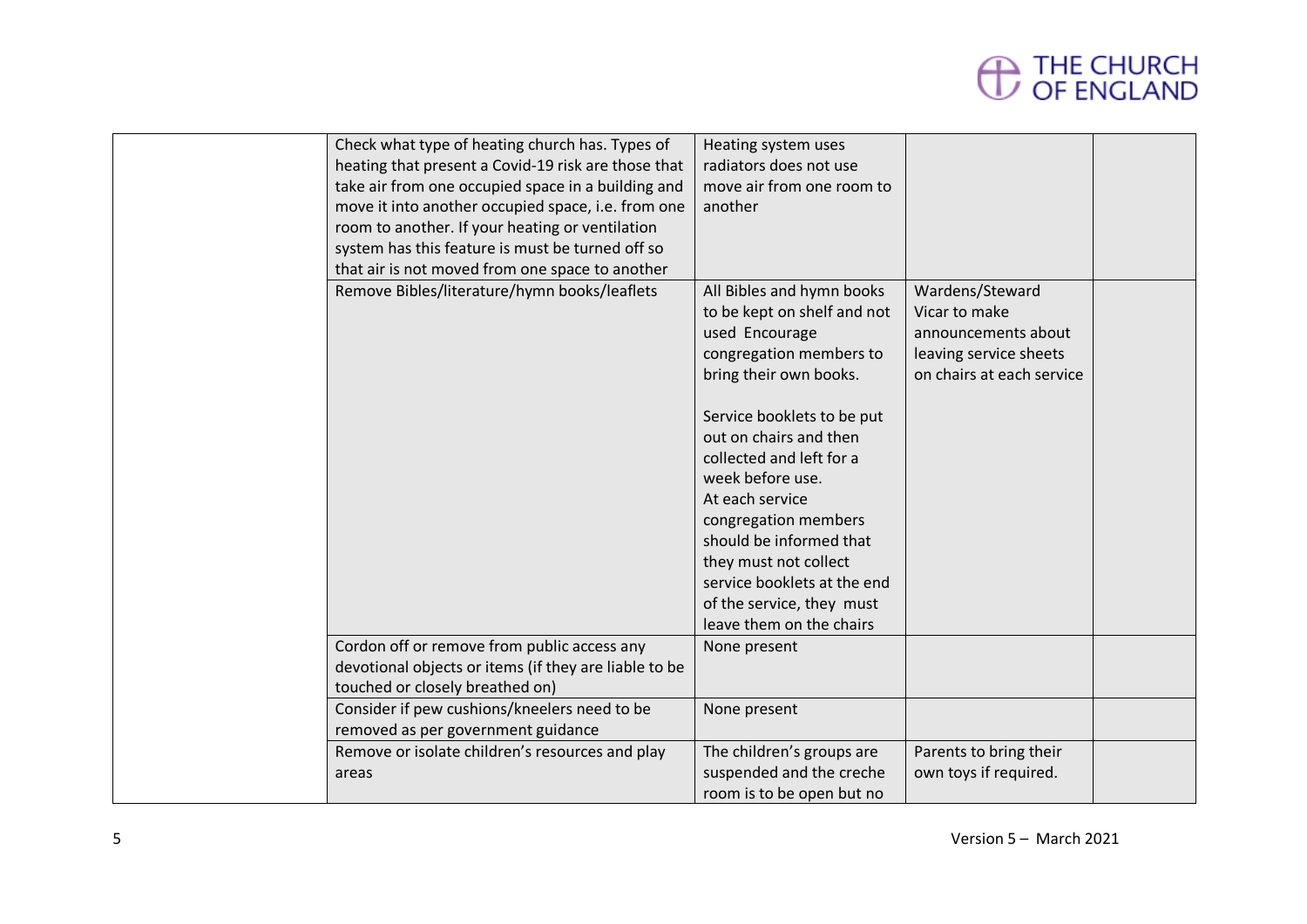|                                                                                                                                                                                              | toys put out. Children are<br>to remain with their                                                                    |                                                                            |  |
|----------------------------------------------------------------------------------------------------------------------------------------------------------------------------------------------|-----------------------------------------------------------------------------------------------------------------------|----------------------------------------------------------------------------|--|
|                                                                                                                                                                                              | parents/carers.                                                                                                       |                                                                            |  |
| Walk through the church to plan for physical<br>distancing in seats, aisles, at the altar rail,<br>including safe flow of visitors. Remember 2m in all                                       | Chairs have been placed in<br>small groups for<br>households/support                                                  | Vicar/wardens/stewards<br>to ensure there are<br>sufficient chairs and the |  |
| directions from each person                                                                                                                                                                  | bubbles to sit. 2 meters<br>distance between each<br>group of chairs in all<br>directions                             | placement is suitably<br>spaced.                                           |  |
|                                                                                                                                                                                              | A maximum of 60 people<br>are allowed at any service.                                                                 |                                                                            |  |
| Clearly mark out seating areas including exclusion<br>zones to maintain distancing.                                                                                                          | No exclusion zones<br>identified.                                                                                     |                                                                            |  |
| Clearly mark out flow of movement for people<br>entering and leaving the building to maintain<br>physical distancing requirements.                                                           | One-way system signs in<br>place                                                                                      |                                                                            |  |
| Limit access to places were the public does not<br>need go, maybe with a temporary cordon in<br>needed.                                                                                      | Sign to be put on the vestry<br>room limiting access. Sign<br>to be put on the church<br>office limiting access.      | Sarah                                                                      |  |
| Determine placement of hand sanitisers available<br>for visitors to use.                                                                                                                     | Register with Parish Buying<br>for procurement options.<br>Sanitiser to be available at<br>the entrance and the exit. | Sarah/Kirsty<br>Wardens/Steward                                            |  |
| Put up notices to remind visitors about important<br>safe practices e.g. face coverings, social<br>distancing, increasing the frequency of hand<br>washing, avoiding touching your face, and | Sings in place for the<br>following:<br>Face coverings<br>Increased hand hygiene                                      |                                                                            |  |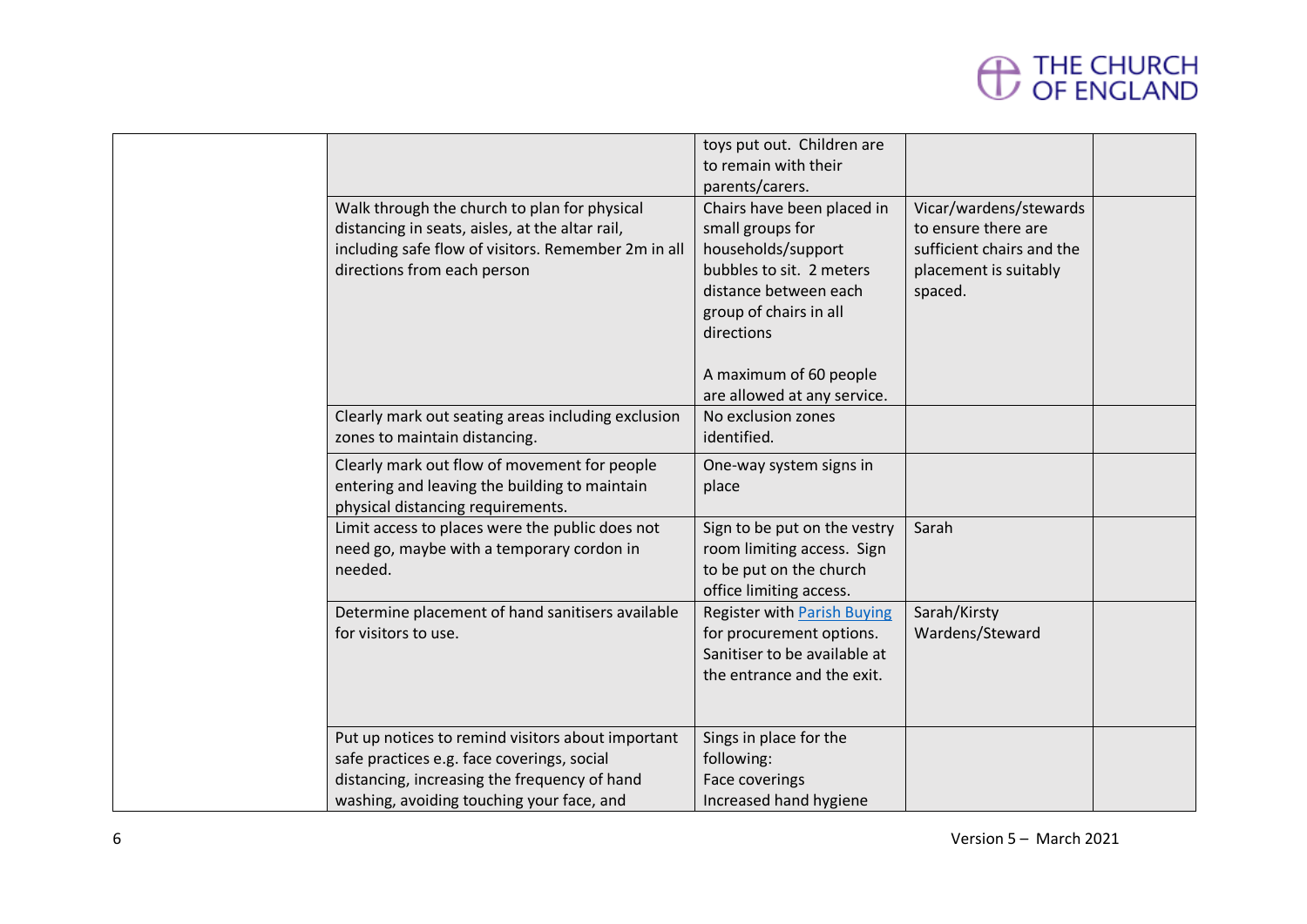|                                   | coughing or sneezing into a tissue which is binned  | Respiratory hygiene                |                  |  |
|-----------------------------------|-----------------------------------------------------|------------------------------------|------------------|--|
|                                   | safely                                              | measures                           |                  |  |
|                                   |                                                     | -One-way system                    |                  |  |
|                                   |                                                     | -toilets direction                 |                  |  |
|                                   |                                                     | -hand washing                      |                  |  |
|                                   |                                                     | -Putting toilet seat down          |                  |  |
|                                   | Check that handwashing facilities have adequate     | <b>Register with Parish Buying</b> | Cleaners/Kirsty  |  |
|                                   | soap provision and paper towels, and a bin for the  | for procurement options.           | Wardens to check |  |
|                                   | paper towels.                                       |                                    |                  |  |
|                                   | Where there are toilet facilities, ensure an        | <b>Register with Parish Buying</b> | Cleaners/Kirsty  |  |
|                                   | adequate supply of soap and disposable hand         | for procurement options.           | Wardens to check |  |
|                                   | towels, and a bin for towels, are available.        |                                    |                  |  |
|                                   | Ensure all waste receptacles have disposable        |                                    | Cleaners/Kirsty  |  |
|                                   | liners (e.g. polythene bin bags) to reduce the risk |                                    | Vicar to check   |  |
|                                   | to those responsible for removing them.             |                                    |                  |  |
|                                   | Ensure the NHS Track and Trace QR code available    | Encourage all who enter to         |                  |  |
|                                   | at the front entrance for worshippers and hall      | use it                             |                  |  |
|                                   | hirers to check in with.                            |                                    |                  |  |
|                                   |                                                     | Ensure the poster is on a          | Welcome/wardens  |  |
|                                   |                                                     | flat surface so that QR            |                  |  |
|                                   |                                                     | codes can scan properly            |                  |  |
|                                   | For people who are unable to use the NHS Track      | Warden/welcomer will ask           | Warden/welcomer  |  |
|                                   | and Trace app, provide safe means for               | for details and record as          |                  |  |
|                                   | worshippers and visitors to record their name and   | people arrive. Paperwork           |                  |  |
|                                   | contact details; retain each day's record for 21    | to be kept in the safe and         |                  |  |
|                                   | days                                                | disposed of after 21 days.         |                  |  |
| <b>Cleaning the church before</b> | If the church building has been closed for a        |                                    |                  |  |
| and after general use (no         | minimum of 48 hours between periods of being        |                                    |                  |  |
| known exposure to anyone          | open, then there is no need for extra cleaning to   |                                    |                  |  |
| with Coronavirus                  | remove the virus from surfaces.                     |                                    |                  |  |
| symptoms)                         |                                                     | Check all cleaners or              |                  |  |
|                                   |                                                     | volunteers helping with            | Sarah            |  |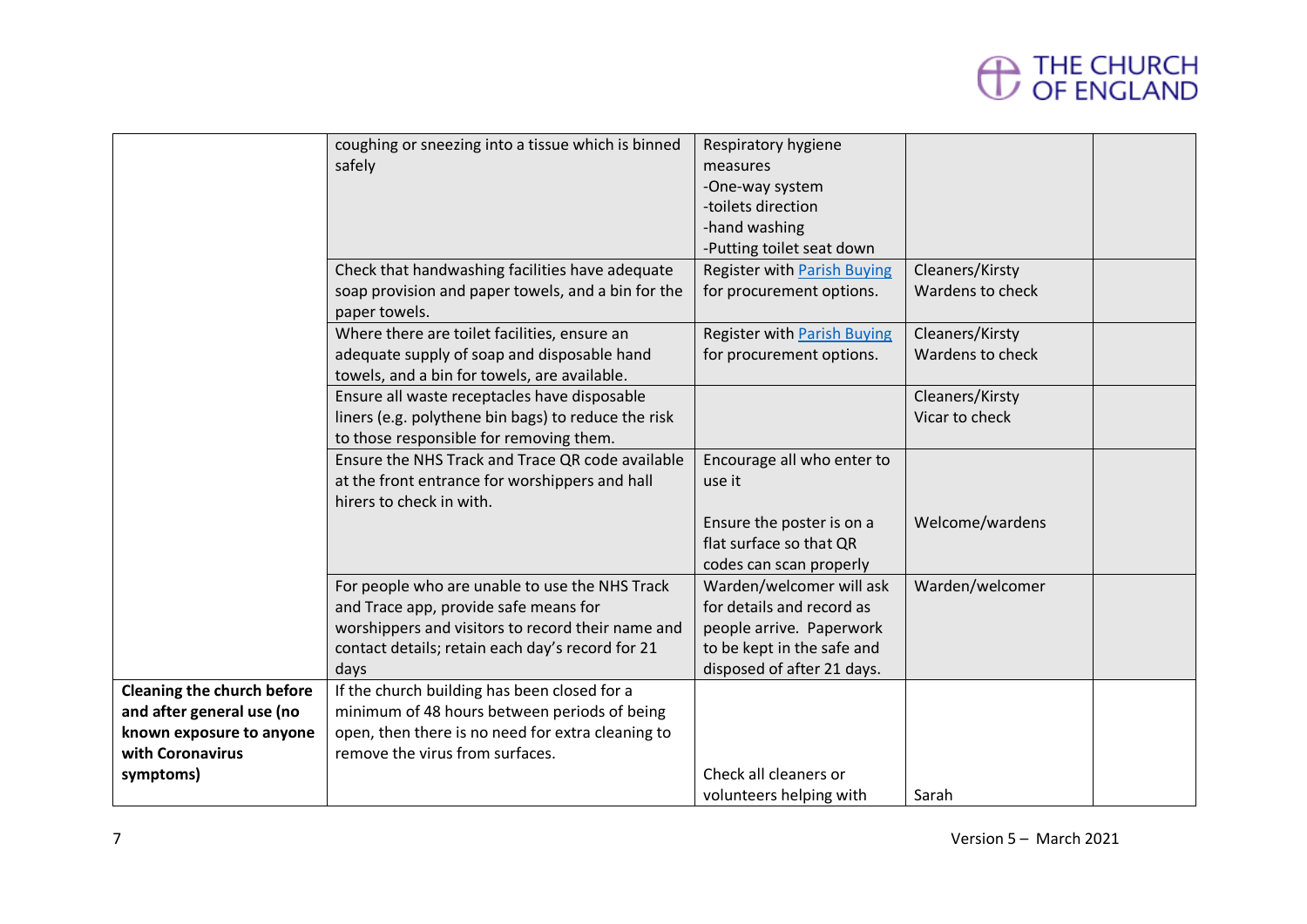

| If 48-hour closure is not possible then check all    | cleaning are not considered  |                          |  |
|------------------------------------------------------|------------------------------|--------------------------|--|
| cleaners and volunteers are not considered           | vulnerable and with an       |                          |  |
| vulnerable with an underlying health condition       | underlying health condition  |                          |  |
|                                                      |                              | <b>Wardens and Vicar</b> |  |
| If the church has been used within 48hr period,      | Wardens/vicar to clean       |                          |  |
| ensure the toilets are cleaned and high-risk         | high risk surfaces and touch |                          |  |
| surfaces and touch points have been wiped with       | points following the Sunday  |                          |  |
| appropriate sanitiser spray or disposable wipes at   | morning service, ready for   |                          |  |
|                                                      |                              |                          |  |
| a minimum of twice a day                             | the next church service      |                          |  |
|                                                      |                              |                          |  |
|                                                      | Look into changing cleaners  | Sarah and Kirsty         |  |
|                                                      | schedule from Friday night   |                          |  |
|                                                      | to a Saturday evening to     |                          |  |
|                                                      | ensure the church is ready   |                          |  |
|                                                      | for the Sunday Service.      |                          |  |
|                                                      |                              |                          |  |
|                                                      |                              |                          |  |
|                                                      | Advice on cleaning church    |                          |  |
|                                                      | buildings can be found       |                          |  |
|                                                      | here.                        |                          |  |
|                                                      |                              |                          |  |
| Set up a cleaning rota to cover your opening         | Cleaners clean the building  |                          |  |
| arrangements taking into consideration if 48-hour    | twice a week - Friday and    |                          |  |
| closure is not possible prior to cleaning check that | Sunday evening. This is to   |                          |  |
| all cleaners and volunteers are not considered       | be reviewed.                 |                          |  |
| vulnerable with an underlying health condition       |                              |                          |  |
|                                                      |                              |                          |  |
|                                                      |                              |                          |  |
|                                                      |                              |                          |  |
| Numbers going in to clean should be kept to a        |                              |                          |  |
| minimum, and social distancing always complied       |                              |                          |  |
| with                                                 |                              |                          |  |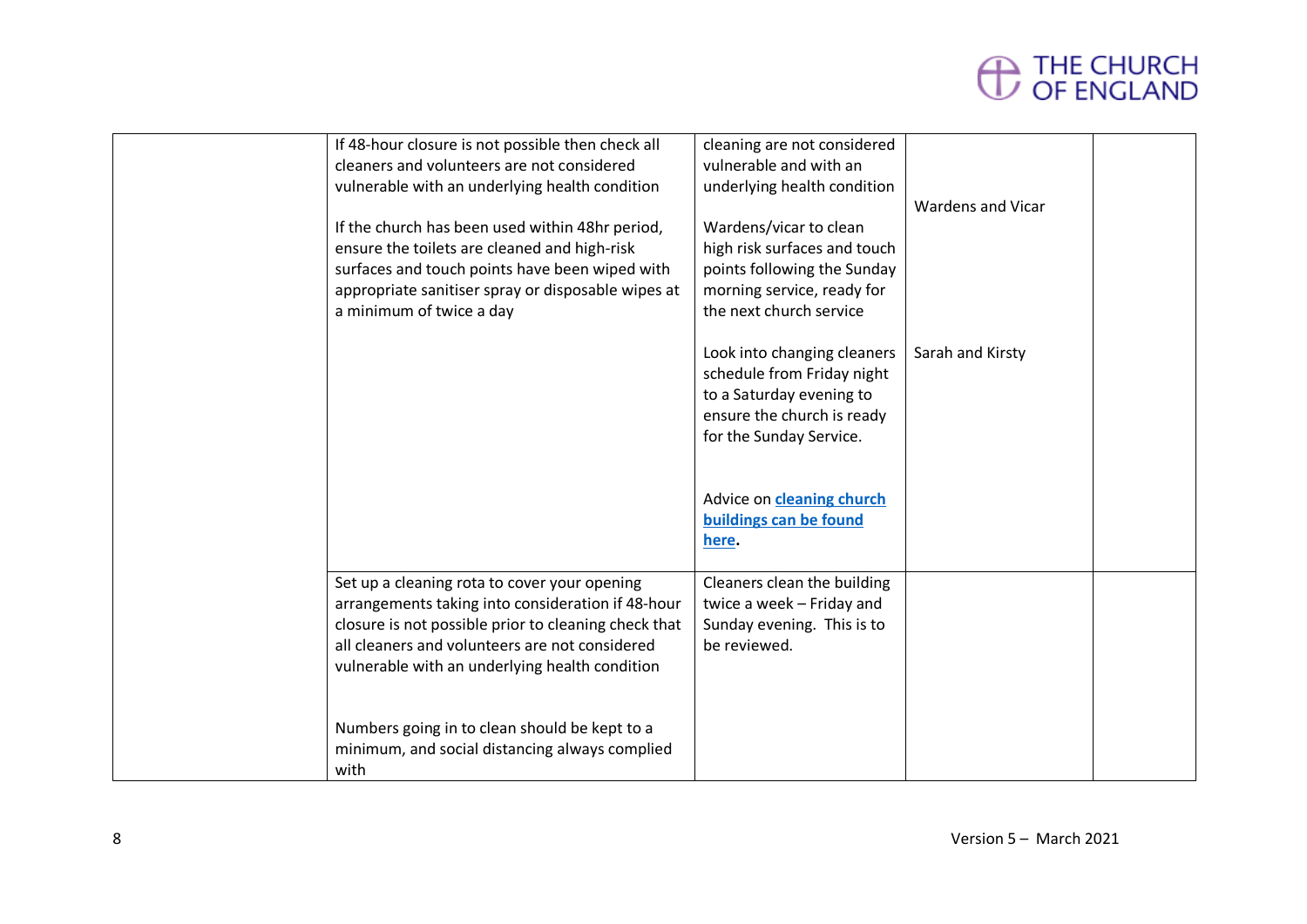

|                                                                                        | All cleaners provided with gloves (ideally<br>disposable).<br>Suitable cleaning materials provided, depending<br>on materials and if historic surfaces are to be<br>cleaned.                                                                                                                                                    | <b>Register with Parish Buying</b><br>for procurement options.<br><b>Register with Parish Buying</b><br>for procurement options.<br><b>COVID 19 Keeping Church</b><br><b>Buildings Clean v3.0.pdf</b><br>(churchofengland.org) | Kirsty to arrange (a<br>reusable pair for each<br>cleaner - named in pen)<br>Kirsty to order |  |
|----------------------------------------------------------------------------------------|---------------------------------------------------------------------------------------------------------------------------------------------------------------------------------------------------------------------------------------------------------------------------------------------------------------------------------|--------------------------------------------------------------------------------------------------------------------------------------------------------------------------------------------------------------------------------|----------------------------------------------------------------------------------------------|--|
|                                                                                        | Confirm person responsible for removing<br>potentially contaminated waste (e.g. hand towels)<br>from the site.                                                                                                                                                                                                                  | Cleansers to remove.                                                                                                                                                                                                           | Kirsty to check                                                                              |  |
|                                                                                        | Confirm the frequency for removing potentially<br>contaminated waste (e.g. hand towels) from the<br>site - suggested daily removal.                                                                                                                                                                                             | Sarah to discuss what is<br>possible with Kirsty.                                                                                                                                                                              | Sarah/Kirsty                                                                                 |  |
| Cleaning the church after<br>known exposure to<br>someone with Coronavirus<br>symptoms | If possible close the church building for a<br>minimum of 48 hours with no access permitted.<br>If the building has been quarantined for 48hours,<br>then carry out cleaning as per the normal advice<br>on cleaning.<br>Any objects handled by the person where cleaning<br>is not possible should be quarantined for at least | It is possible to close the<br>main church hall, but the<br>common room/ back part<br>of church and toilers will<br>either need cleaning or<br>closing for 48hrs                                                               |                                                                                              |  |
|                                                                                        | 72 hours.<br>If 48-hour closure is not possible then cleaning<br>and disinfecting the areas are required. Follow<br>Public Health England guidance on cleaning in<br>non-healthcare settings                                                                                                                                    | COVID-19: cleaning in non-<br>healthcare settings outside<br>the home - GOV.UK<br>(www.gov.uk)                                                                                                                                 | Sarah to liaise with<br>Kirsty who will brief the<br>cleaners                                |  |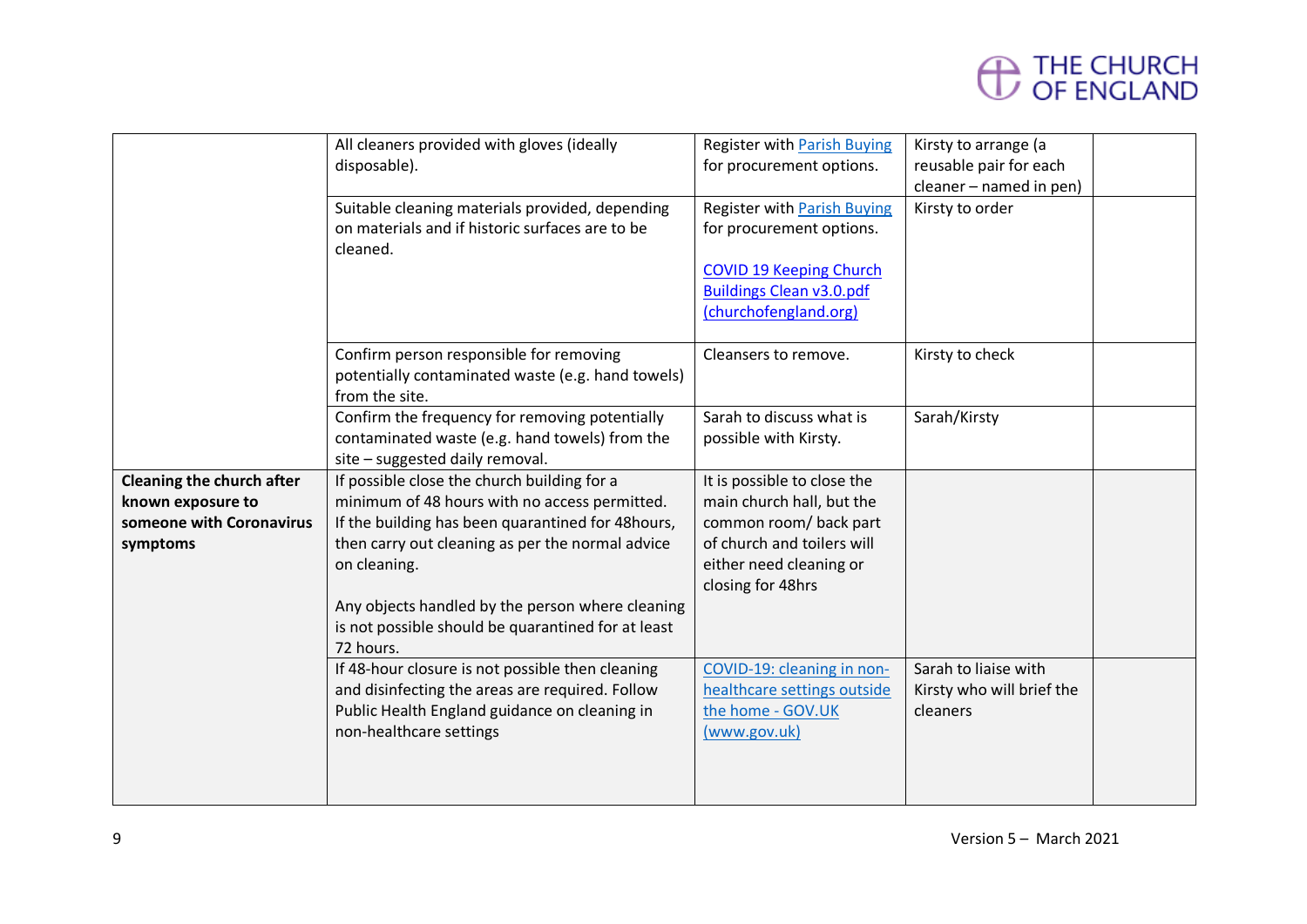

|                                 | Use combined detergent disinfectant solution at a<br>dilution of 1,000 parts per million available | <b>COVID 19 Keeping Church</b><br><b>Buildings Clean v3.0.pdf</b> |                         |  |
|---------------------------------|----------------------------------------------------------------------------------------------------|-------------------------------------------------------------------|-------------------------|--|
|                                 | chlorine                                                                                           | (churchofengland.org)                                             | Kirsty check we have    |  |
|                                 | Use disposable cloths or paper roll and disposable                                                 | Check we have the                                                 | the supplies in stock   |  |
|                                 | mop heads, to clean all hard surfaces, floors,                                                     | following equipment in                                            |                         |  |
|                                 | chairs, door handles and sanitary fittings - think                                                 | case there is a positive                                          |                         |  |
|                                 | one site, one wipe, in one direction.                                                              | case:                                                             |                         |  |
|                                 | PPE required: gloves & apron)                                                                      | Paper roll or disposable                                          |                         |  |
|                                 |                                                                                                    | mop heads                                                         |                         |  |
|                                 |                                                                                                    | Detergent disinfectant                                            |                         |  |
|                                 |                                                                                                    | solution with chlorine                                            |                         |  |
|                                 |                                                                                                    | Gloves and aprons                                                 |                         |  |
| <b>Special instructions for</b> | When opening for public worship, weddings and                                                      | Ideally there should be one                                       | Vicar/Wardens and       |  |
| services.                       | funerals care should be taken to ensure that                                                       | person on the door and                                            | Steward                 |  |
|                                 | worshippers and visitors maintain social                                                           | one in the worship area to                                        |                         |  |
|                                 | distancing.                                                                                        | keep an eye and guide.                                            |                         |  |
|                                 | When preparing for communion service care must                                                     | The minister taking the                                           | Sarah                   |  |
|                                 | be taken to ensure hand hygiene and the setting                                                    | service will be responsible                                       |                         |  |
|                                 | up of the elements.                                                                                | for setting up communion.                                         |                         |  |
|                                 |                                                                                                    | Everything will be set up on                                      |                         |  |
|                                 |                                                                                                    | the communion table                                               |                         |  |
|                                 |                                                                                                    | before the service starts.                                        |                         |  |
|                                 | When communicants receive communion, they                                                          | Congregation members do                                           | Vicar announces plan to |  |
|                                 | must maintain social distancing as much as                                                         | not que up to get wafer,                                          | administer wafer whilst |  |
|                                 | possible.                                                                                          | they remain seated and the                                        | congregation members    |  |
|                                 |                                                                                                    | vicar will come to each                                           | remain seated           |  |
|                                 |                                                                                                    | person individually.                                              |                         |  |
|                                 | When officiating and distribution communion                                                        | <b>Minister must:</b>                                             | Vicar/visiting          |  |
|                                 | great care must be taken to avoid transmission of                                                  |                                                                   | priest/wardens          |  |
|                                 | COVID-19.                                                                                          |                                                                   |                         |  |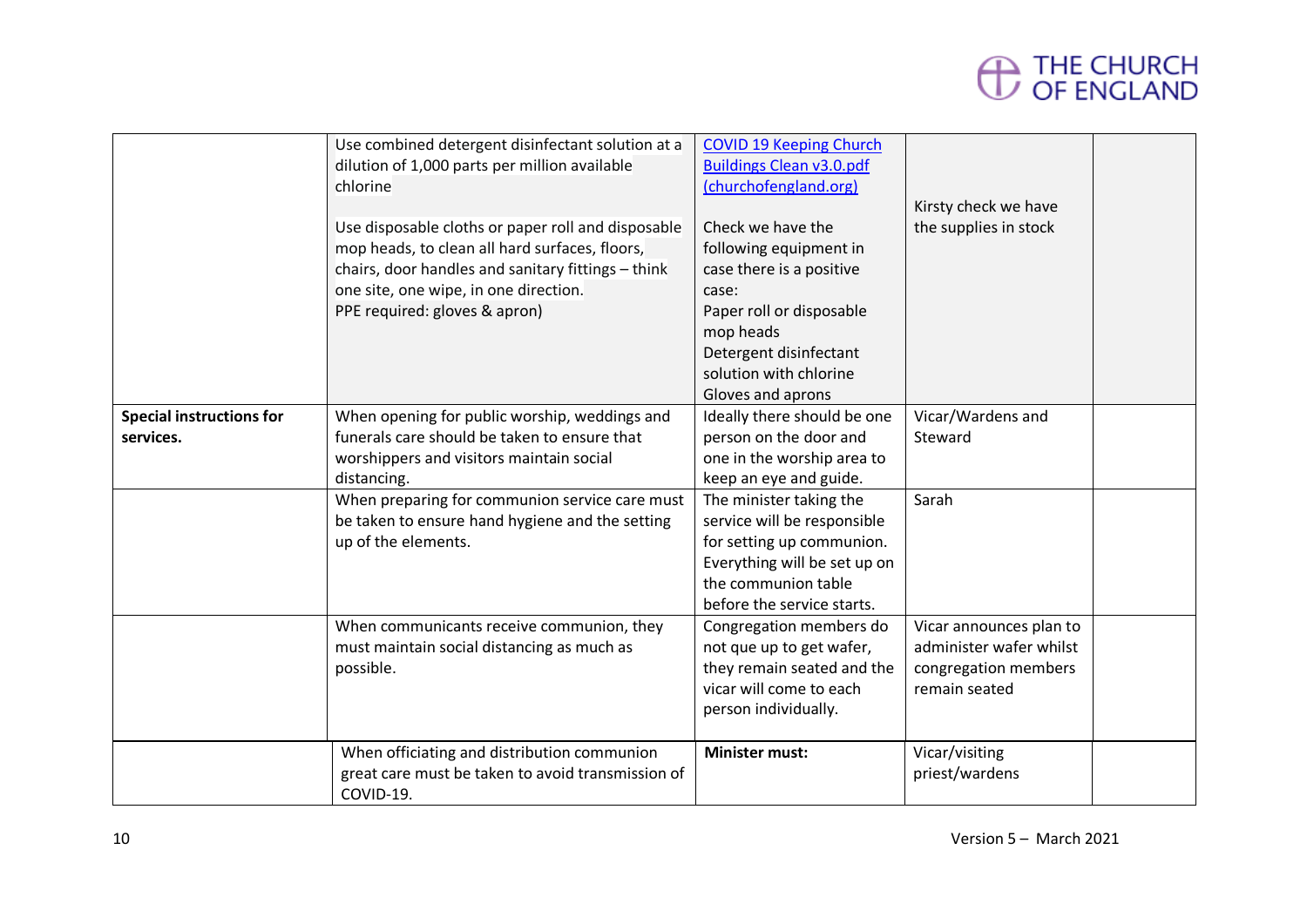

| The presiding minister should set up for         | Wash hands with soap and   |           |  |
|--------------------------------------------------|----------------------------|-----------|--|
| communion where possible. If it is a visiting    | water before the service   |           |  |
| minister then it can be set up by a warden and   | starts.                    |           |  |
| care must be taken to hand sanitise before       | Leave the elements         |           |  |
| handling anything.                               | covered while saying the   |           |  |
|                                                  | eucharistic prayer.        |           |  |
|                                                  | Consume the entire wafer   |           |  |
|                                                  | which is broken.           |           |  |
|                                                  | Use hand sanitizer before  |           |  |
|                                                  | distributing the bread and |           |  |
|                                                  | if their hands come into   |           |  |
|                                                  | contact with any person    |           |  |
|                                                  | receiving communion.       |           |  |
|                                                  | Wear a facemask during     |           |  |
|                                                  | the distribution of        |           |  |
|                                                  | communion. Remain silent   |           |  |
|                                                  | while distributing         |           |  |
|                                                  | communion.                 |           |  |
|                                                  |                            |           |  |
| Where singing or chanting is essential to an act | Limit to 1 person wherever | Musicians |  |
| of worship, this should be limited to one        | possible. Care must be     |           |  |
| person wherever possible. Exceptionally, where   | taken around social        |           |  |
| it is essential to the service, up to three      | distancing. Singers should |           |  |
| individuals should be permitted to do so. Strict | be 3 meters apart from the |           |  |
| social distancing should be observed, and the    | congregation and 2 meters  |           |  |
| use of Plexi-glass screens should be considered  | apart from one another.    |           |  |
| to protect worshippers, and each other.          | Instruments and            |           |  |
|                                                  | microphones should be      |           |  |
|                                                  | appropriately cleaned      |           |  |
|                                                  | afterwards.                |           |  |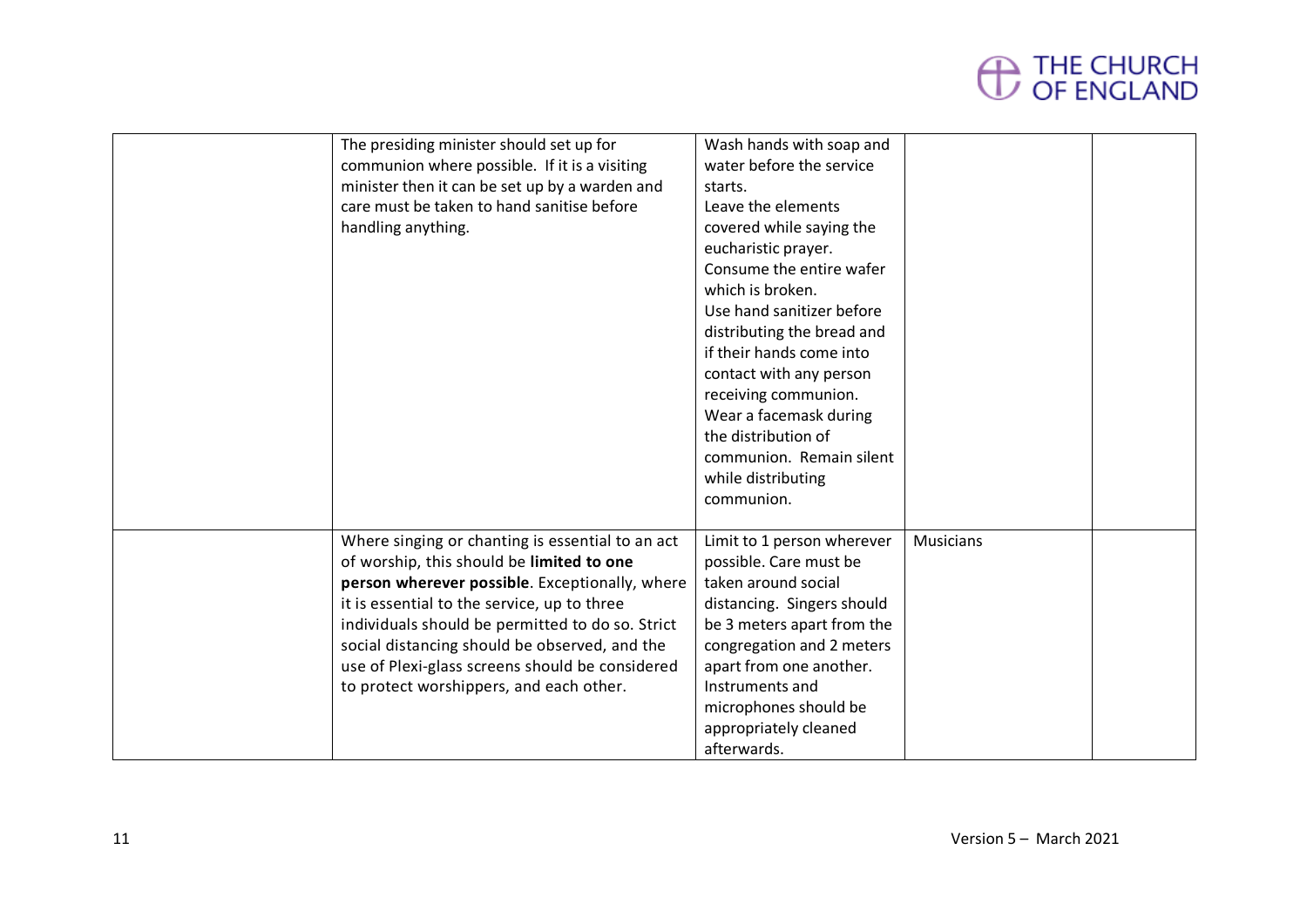

| Sharing of microphone during service for<br>readings, intercession prayers and giving<br>notices                                                                              | Encourage people who use<br>the microphone to sanitise<br>their hands before using<br>microphone.<br>Clean microphone at the<br>end of the Sunday service                                                                                                                                                                                                                                                                                                                                                                                                                                          | Individual readers<br>Vicar or wardens |  |
|-------------------------------------------------------------------------------------------------------------------------------------------------------------------------------|----------------------------------------------------------------------------------------------------------------------------------------------------------------------------------------------------------------------------------------------------------------------------------------------------------------------------------------------------------------------------------------------------------------------------------------------------------------------------------------------------------------------------------------------------------------------------------------------------|----------------------------------------|--|
| When a <b>baptism</b> is taking place, ensure social<br>distancing where possible and minimise risk of<br>transmission through contact. NO FULL<br><b>IMMERSION BAPTISMS.</b> | The baby/child should be<br>held by a parent<br>throughout. Only the<br>family and minister to<br>stand by the font,<br>Godparents to stand at the<br>front socially distanced.<br>Minister should sanitise<br>hands before and after<br>baptism and a mask should<br>be worn by all whilst by the<br>font. If oil is used when<br>signing the cross a<br>Qtip/brush should be used<br>to apply it. Water should<br>be poured over the<br>candidate using a shell or<br>other receptacle. If a<br>candle is handed over the<br>giver's hands should be<br>sanitised before handling<br>the candle. | Vicar                                  |  |